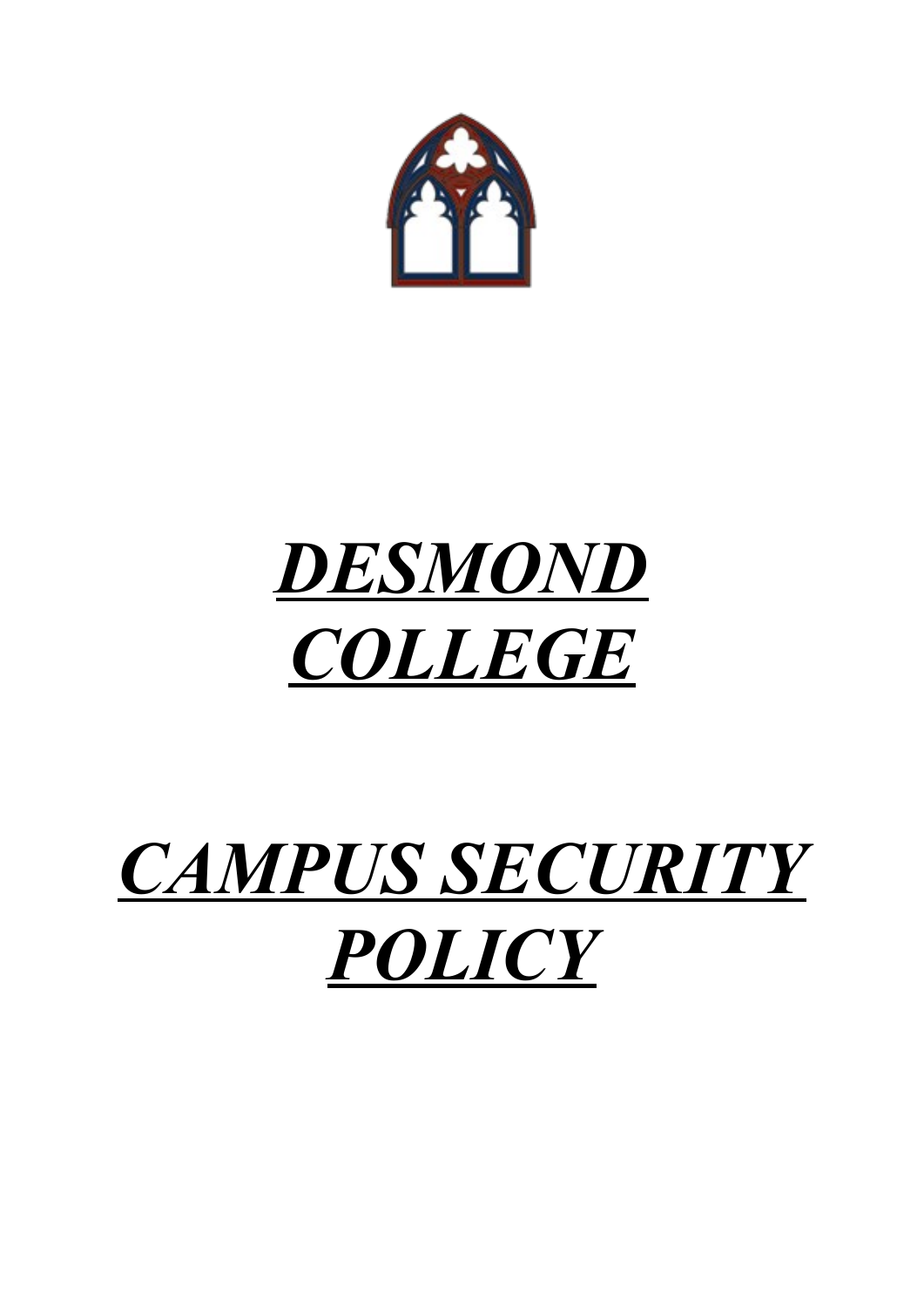#### *Date: 1st April 2019*

#### **INTRODUCTION**

Limerick & Clare Education &Training Board (LCETB) and Desmond College are fully committed to the provision and maintenance of a school environment within the organisation that is far as is reasonably practicable, safe and secure and where any risk to the security of the school / centre community is deemed unacceptable.

#### **CAMPUS SECURITY**

Campus security refers to the provision and maintenance of a school infrastructural environment for staff and students which is as far as is reasonably practicable, safe and without risk to health and well-being from members of the public in the course of the school day.

#### **SCOPE OF THE POLICY**

This policy applies to the infrastructural context of school and interaction with members of the public. This policy is a core component of the Health and Safety policy and must be read in conjunction with the same.

#### **AIMS AND OBJECTIVES OF THE POLICY ON SECURITY**

- To affirm publicly the commitment of LCETB and Desmond College to prevent and endeavour to minimize any risk to the security of the school and the staff personnel and students therein.
- To develop a systematic process which promotes the introduction of safeguards to ensure that the school is as secure as is reasonably practicable and to deal with any breach of school security that may arise subsequently.
- To provide a framework which will delay to ensure consistent and equitable standards of safety and security in the school.
- To promote the inclusion and participation of all partners, which includes student, teacher, parent and other agencies in the community in the ownership and implementation of the policy.
- To ensure that the policy and procedure promote the safety and security of the school / centre environment as a key service priority.

## **PRINCIPLES**

- LCETB and Desmond College are committed to an environment where the safety and security of staff and students is promoted at all times.
- The school promotes the right of all students and staff to be treated with dignity and respect in their dealings with members of the public.
- LCETB and Desmond College actively promote the raising of awareness of all partners on the means by which school security will be promoted and maintained.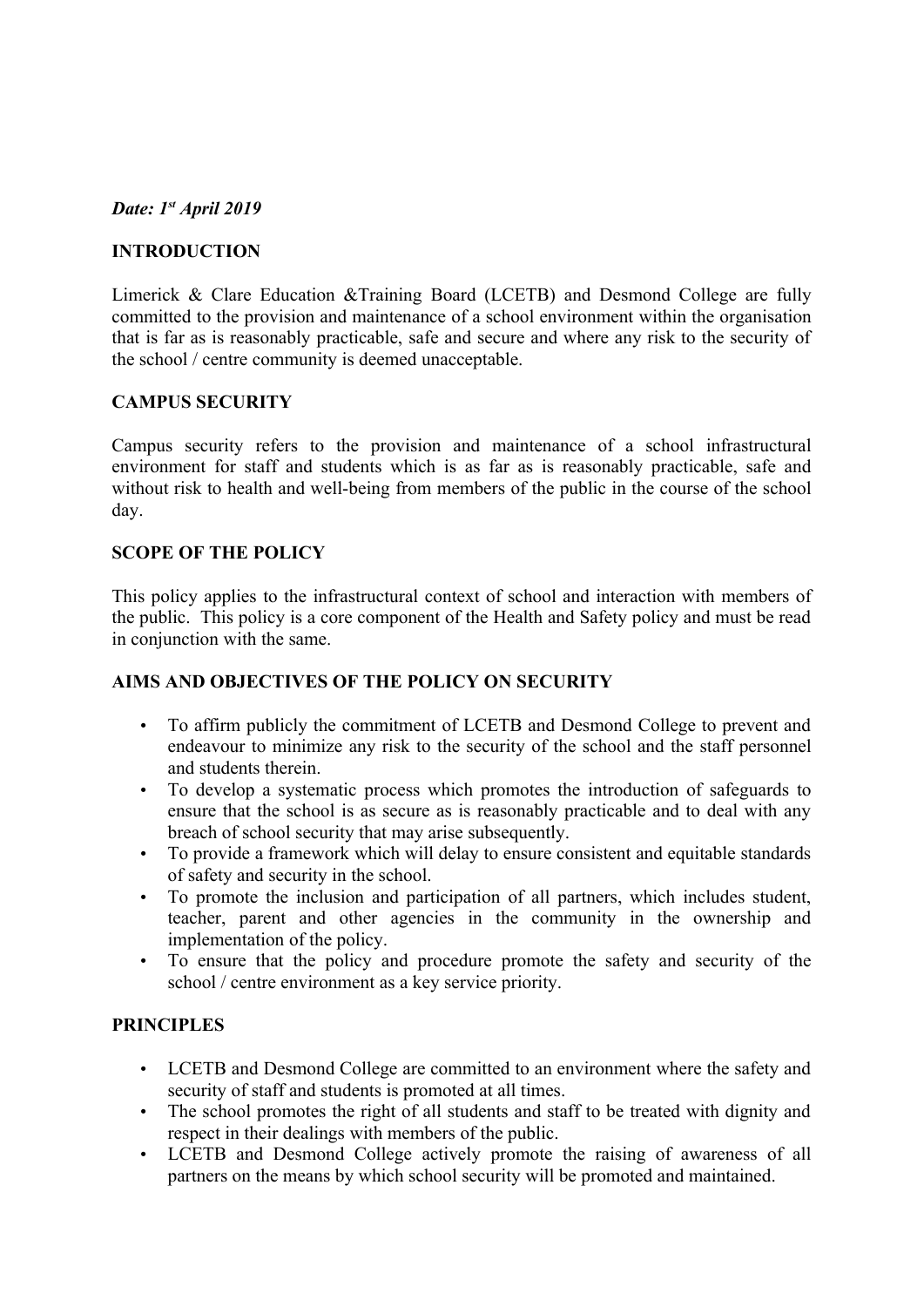- The school is committed to an environment where open communication is promoted, where students and staff are empowered to take up any concerns with regard to their safety and security to the Principal.
- The school is committed to a proactive approach to safety and security where each individual is supported to take responsibility for ensuring his/her behaviour does not unduly infringe on another's security.

## **SECURITY AWARENESS; PREVENTION AND PROTECTION**

To develop a fully effective policy, it is necessary to conduct an audit of the environment and to take measures to introduce strategies to prevent any breach of centre security and safety. These strategies will include consideration of:

- Physical aspects of the premises
- Work practices
- Staff training

## **1. Physical Aspects**

The general design and physical environment of the building will be reviewed on an ongoing basis with the aim of reducing the likelihood of any risk to the security of the school community.

This review will examine the following:

## **Centre Grounds**

- Access to the school is limited by the use of a high wall and confined to designated gate only.
- Car parking is specifically designated and clearly marked for school personnel and visitors.
- A system of monitoring the school grounds including the car park is in place through the use of close circuit TV.
- A coded barrier prevents access to the rear of the school by car.

## **Reception**

Easily identifiable and accessible reception areas, which allow office staff to receive visitors, direct them to a waiting area / destination and answer queries etc. will limit the likelihood of unauthorized visitors on the school premises.

Specific factors with regard to reception accessibility are:

- (a) Reception is located as close to the main entrance as possible
- (b) "Reception" is clearly signposted outside the building and repeated at intervals as necessary.
- (c) Access to the school building is controlled by the use of an intercom system placed on the main entrance and monitored by reception.
- (d) Reception has good lighting, suitable furniture and adequate heating.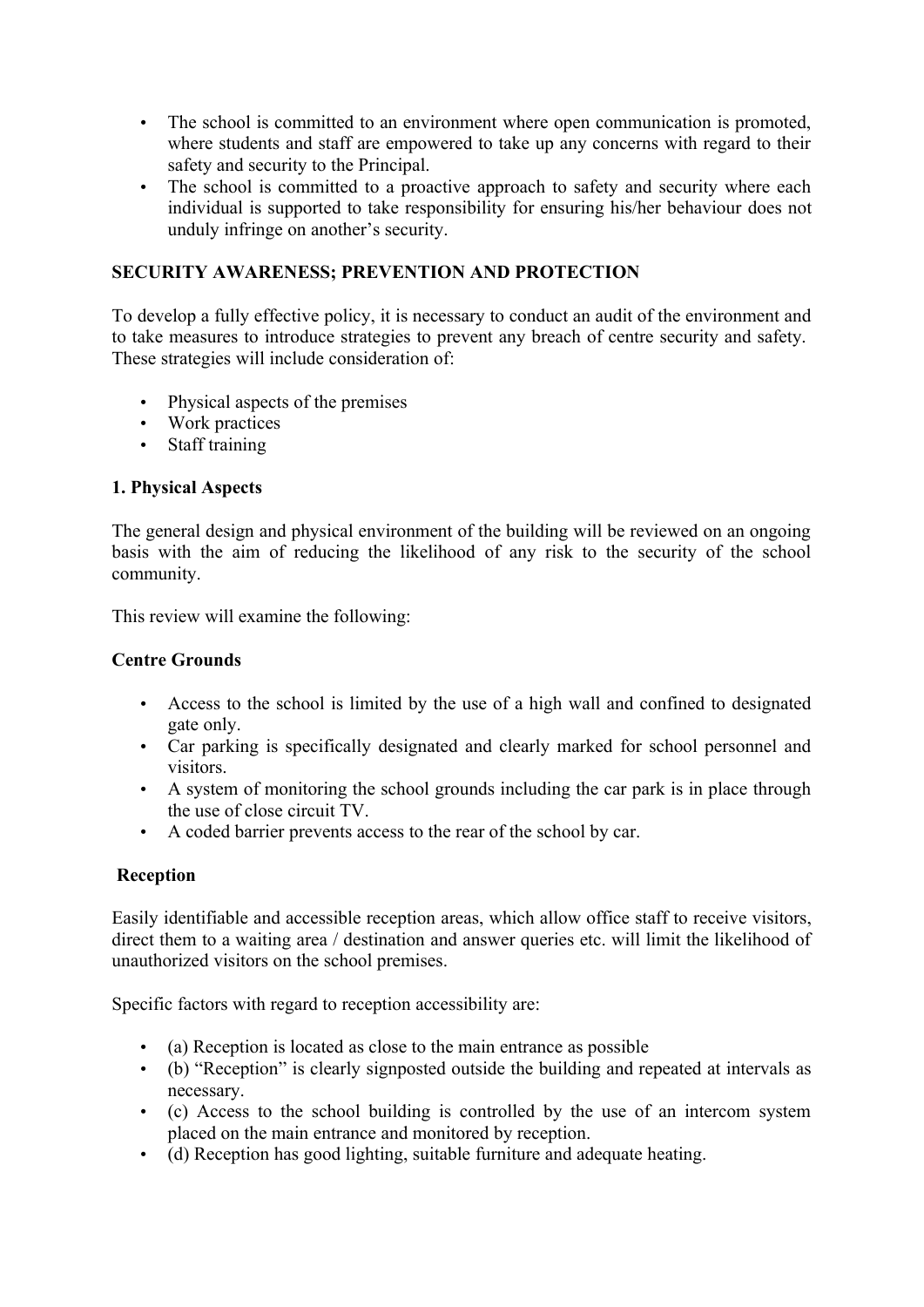(e) It is important that reception staff can liaise with colleagues readily and speedily with security devices installed such as: intercom, phone etc.

## **General Access**

Access to the school will be confined to the following:

- All visitors and other callers are notified to reception as they are expected
- Reception is clearly signposted outside the school indicating that visitors and others first contact the reception.
- Visitors sign in and out so that it is known who is in the building and when they leave
- All "legitimate" visitors wear a pass or badge or are met by a member of staff and they remain the responsibility of that person until they leave
- "No entry" signs are placed as appropriate in the building
- "Staff only" signs can be posted as appropriate
- There is a reception area on the ground floor at the front of the building only.
- All parents / carers, suppliers, contractors, deliveries etc. to the school have a named contact that is aware of their business and supervises them while on the premises.

It is imperative that all of the above:

- o Have an appointment
- o Is aware of the school practice guidelines which s/he must follow, such as, where s/he can go, what s/he can do, required standards of behaviour as per the contract with the school.
- The following is a procedure for dealing with unexpected callers
	- o They are not admitted unless they have a school contact who validates them
	- o A designated member of staff meets all unexpected visitors
	- o A back-up system of security may be called to ensure people leave if necessary
	- o Access points for visitors other than regular supplier deliveries etc. is through the main entrance. Supplier deliveries should be given a pass at reception and proceed through barrier to back of school. Only delivery vans to park in front of rear steps.
	- o All other doors remain locked from the outside and are self-closing / locking allowing egress only and which comply with fire regulations
	- o Delivery or loading bays should be kept separate from the rest of the school if possible or controlled by security devices.

## **2. Work Practices**

#### **Interviewing and Meeting Rooms**

Designated meeting areas are: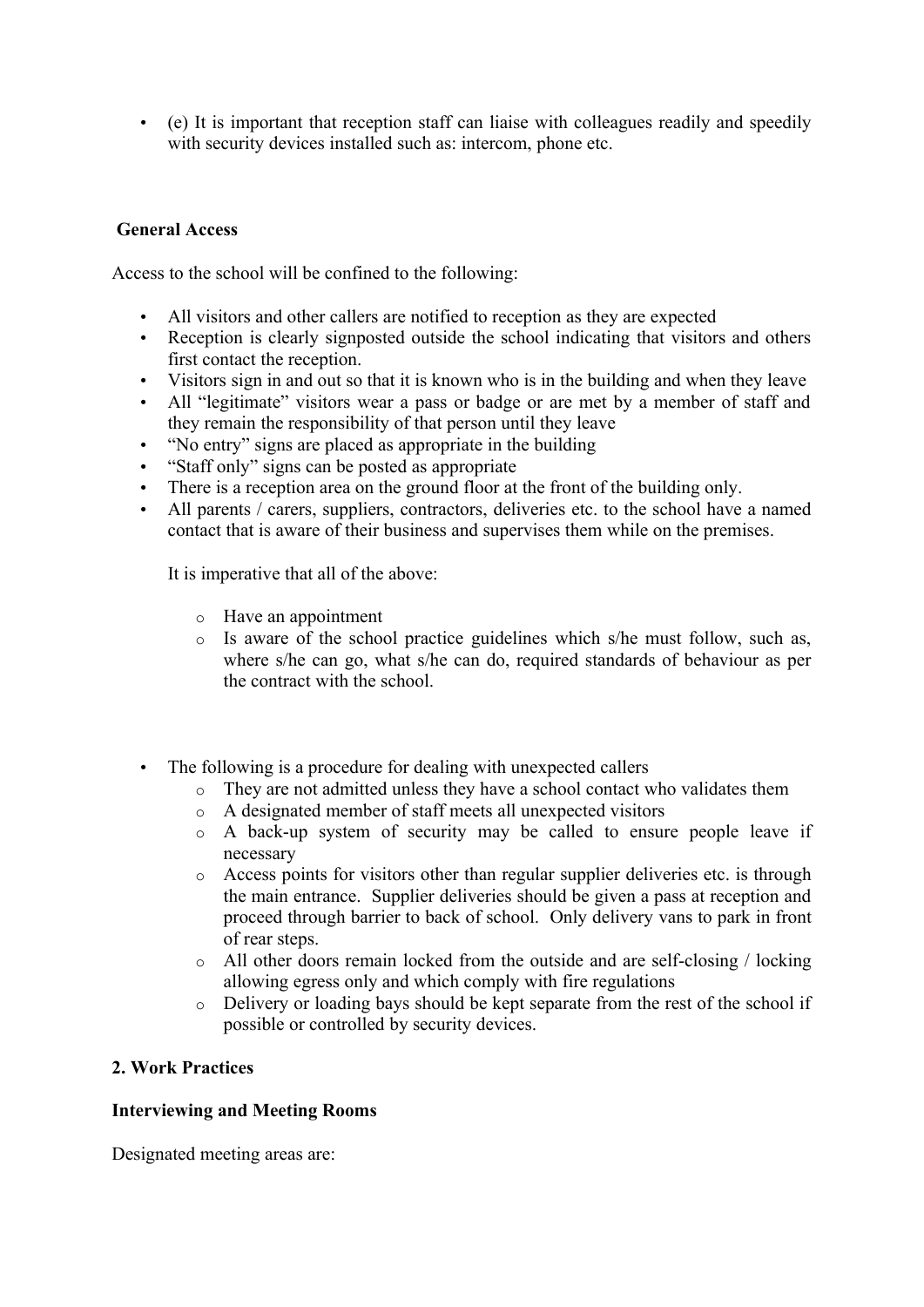- Year Head Rooms
- Parent Meeting Room
- Deputy Principals Office
- Principals Office

Each of the above either are within easy access to Reception or have CCTV camera installed. Three of the rooms have a phone. Two of the rooms have panel on the door.

- Structural considerations for the interview
	- o Ensure the interview is not conducted in an isolated location
	- $\circ$  It is important that a designated contact person knows that the meeting / interview is a matter of record
	- o Use a room with vision panels but where the interviewee cannot be heard
	- $\circ$  If possible have a phone in the room or otherwise devise a standard checking procedure such as someone popping in or the interviewer popping out at appropriate intervals
	- o Make sure the room is well lit
	- o Have two chairs close to the exit with the interviewer occupying a chair closest to the door
	- o Keep everyday equipment to the absolute essentials as it can provide potential weapons
	- o Ensure furniture is comfortable and robust enough not to be thrown
	- o At the first sign that a difficulty is developing staff should know who will respond and how
	- o Do not arrange to meet anyone alone in the building
	- o Obviate waiting time before an interview, if there is waiting time ensure the interviewee is informed and let them know the likely time they will be seen
	- o If it is suspected that an interview may present difficulties, conduct it at a time of day when other demands can be kept to a minimum and back-up support is available.

## **Planning the Interaction**

- o Introduce yourself by name; explain who you are in terms of your job / responsibility etc.
- o When escorting an interviewee to a room walk side by side if on level ground, go in front upstairs, and behind coming downstairs
- o If it is known that an interviewee has been aggressive or violent in the past review approach with Principal, plan and manage the interview accordingly
- o Consider ones sense of dress which is a matter for the employee and avoid
	- Clothing that could be provocative in a sexual or financial sense
	- Ties, blouses with ties, necklaces that could be used to strangle
	- Earrings that could be pulled out
	- Shoes that mean one cannot run
- o Consider the seating position in relation to the interviewee, seats at a 45 degree angle are less confrontational
- o A desk may provide a useful barrier but it can also act as a trap if it is located between the interviewer and the exit
- o Aggressive people require a wider than normal buffer space and may need more space.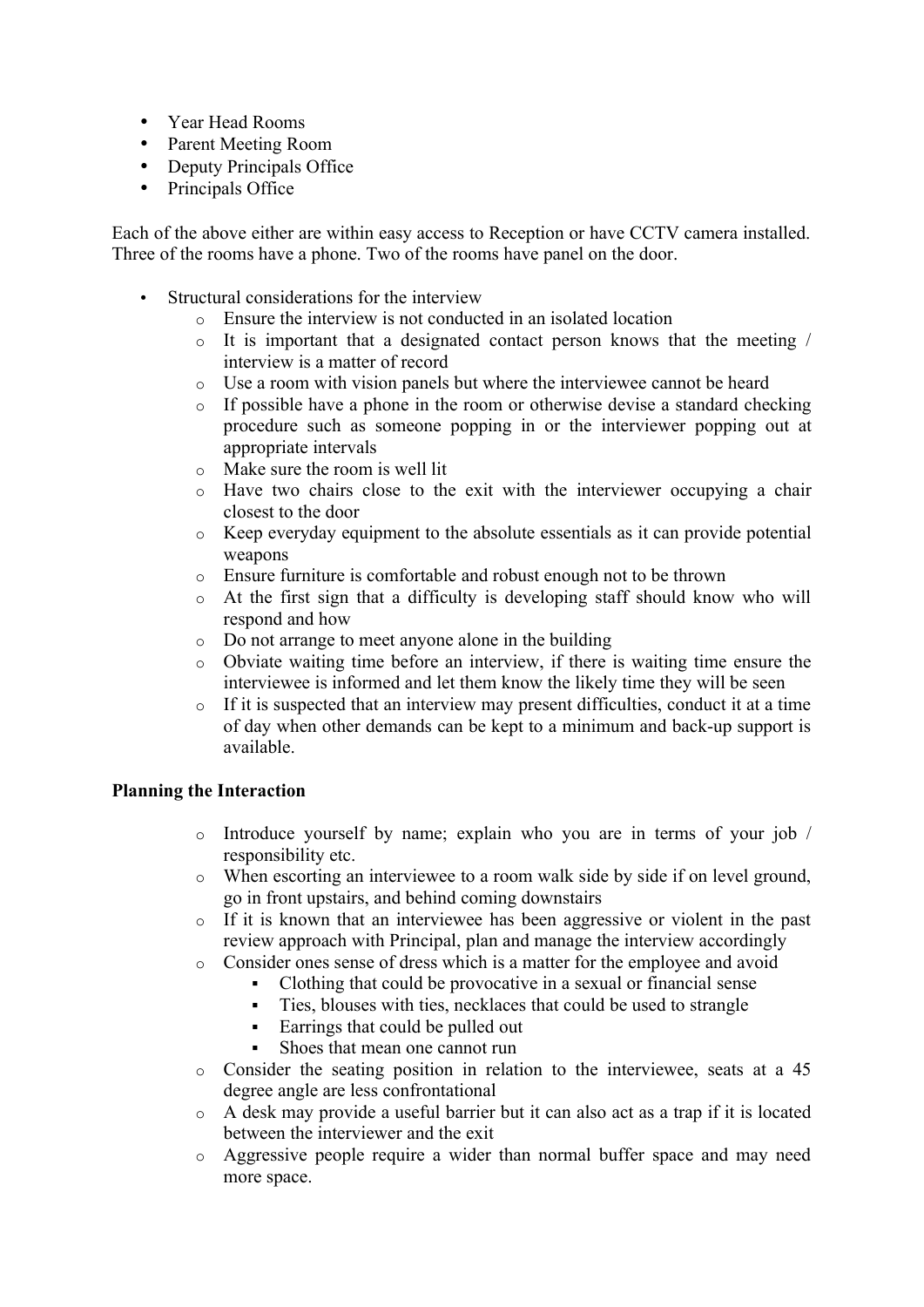## **Home Visiting**

Episodes of aggression and violent behaviour can sometimes be triggered when a person perceives that there is an intrusion into their personal space and private life which may arise when conducting a home visit. Whatever the reason for being in someone's home it is critical to always remember that it is their home, their territory and you are going into it. When visiting another person's home in the course of your job always consider the following points:

- Do you actually have to go to the other persons home; could transport be arranged so that they can come to the school, particularly if the person concerned has a known history of aggression?
- Consider conducting home visits in pairs.
- Always check with colleagues etc. if the person you are visiting has a history of violence.
- Before leaving your workplace always make sure that colleagues know your itinerary i.e. where you are going, what your plans are and when you expect to finish. Contact the school designated immediately after leaving the home visit.
- Carry a mobile phone with you on all home visits.
- Always visit in daylight. Avoid evening visits wherever possible.<br>• When you arrive at the house in question always take account
- When you arrive at the house in question always take account of the location, its isolation, lighting and speedy access to your car

#### **Travelling in the Course of Work**

As is inevitable that school personnel may have to travel in the course of their work it is essential that the following recording systems are in place:

- Always check that any request to conduct a home visit is genuine.
- In no circumstances are private telephone numbers to be given out.
- A record book is kept at reception; staff must sign in and out if they have to leave the building in the course of their work. When they sign out they note where they are going, with whom or whom they are meeting, when they are expected to return and his/her mobile phone number.
- The receptionist is responsible for raising the alarm if the person does not return within an hour of the time they were expected back.
- The Principal is then responsible for attempting to make contact.

## **PROCEDURE FOR DEALING WITH A POTENTIAL SECURITY RISK**

## **General Procedure: Student**

- Staff are best advised to take a calm, unemotional problem-solving approach when dealing with incidents where security is breached.
- Incidents which involve students at the school are best investigated outside the classroom / staffroom situation to avoid any risk of humiliating any party concerned i.e. the victim or the alleged perpetrator, in an attempt to get both sides of the story. All interviews should be conducted with sensitivity and with due regard to the rights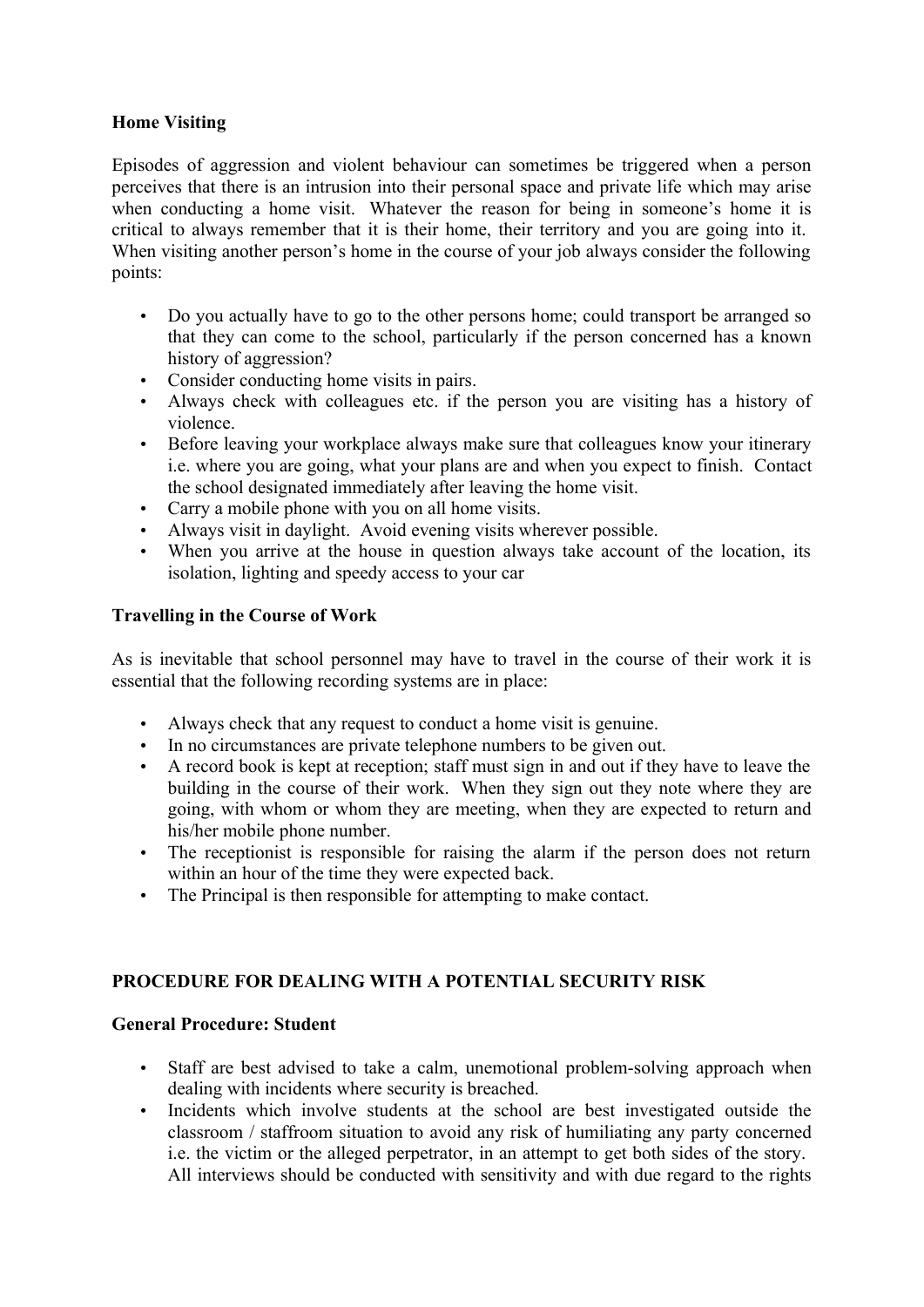of all students / staff concerned. Students who are not directly involved but who saw what happened can also provide useful information in this way.

- When analysing any such incidents seek answers to questions of what, where, when, who and why. This should be done in a calm manner setting an example in dealing effectively with a potential conflict in a non-aggressive manner.
- If more than one student is involved each member should be interviewed individually and then met as a group. Each member should be asked for his / her account of what happened to ensure that everyone is clear about what everyone else has said.
- If it is concluded that a breach of security has taken place the following procedures may be invoked:
	- o An incident involving a student of the school / centre Code of Behaviour
	- o An incident involving a member of staff Code of Practice and Staff Disciplinary Procedure
	- o An incident involving a member of the public Contact with local Gardai
- Staff who are investigating any incident must complete an incident report form which will be given to the Principal. This record should include a written record of their discussions with those involved. It may also be appropriate to ask other witnesses to write down their account of the incidents.
- In cases where it has been determined that a breach of the code has occurred the Principal should make contact with the parents/guardians if they consider this necessary. Explain the actions being taken and the reasons for them, referring them to the school policy. Discuss ways in which they can reinforce or support the actions taken by the school.

## **Key Steps in the Process**

Phase 1 of the procedure describes steps to take when the allegation is considered to be nonthreatening. In the event that the alleged incident is threatening and / or serious it is imperative to proceed to Phase 2 as the first step.

## **Phase 1: Informal Procedure**

If an incident is identified which is considered to be an initial complaint e.g. driving on the campus grounds, the following steps can be followed which are aimed at deescalating the matter and dealing with it promptly.

- The Deputy/Principal who has responsibility to investigate the allegation should be informed of the incident in the first place.
- Complete an incident report form.
- In order not to escalate the incident further, it is best to deal with the matter in a nonthreatening way, inviting the alleged perpetrator to respond to the allegation that has been made, to facilitate a process to reach common understanding and to agree a mutual plan of action.
- In the event that the allegation is confirmed make a note of approach made, noting time, place, witnesses present, response to meeting.
- Parents / Guardians of each student involved should be contacted at the earliest opportunity and invited to the school to be briefed on the allegation, to be given a right of reply and to inclusion the action plan.
- In the event that the allegation is not confirmed the designated staff member will set up a process to monitor further breaches of the policy.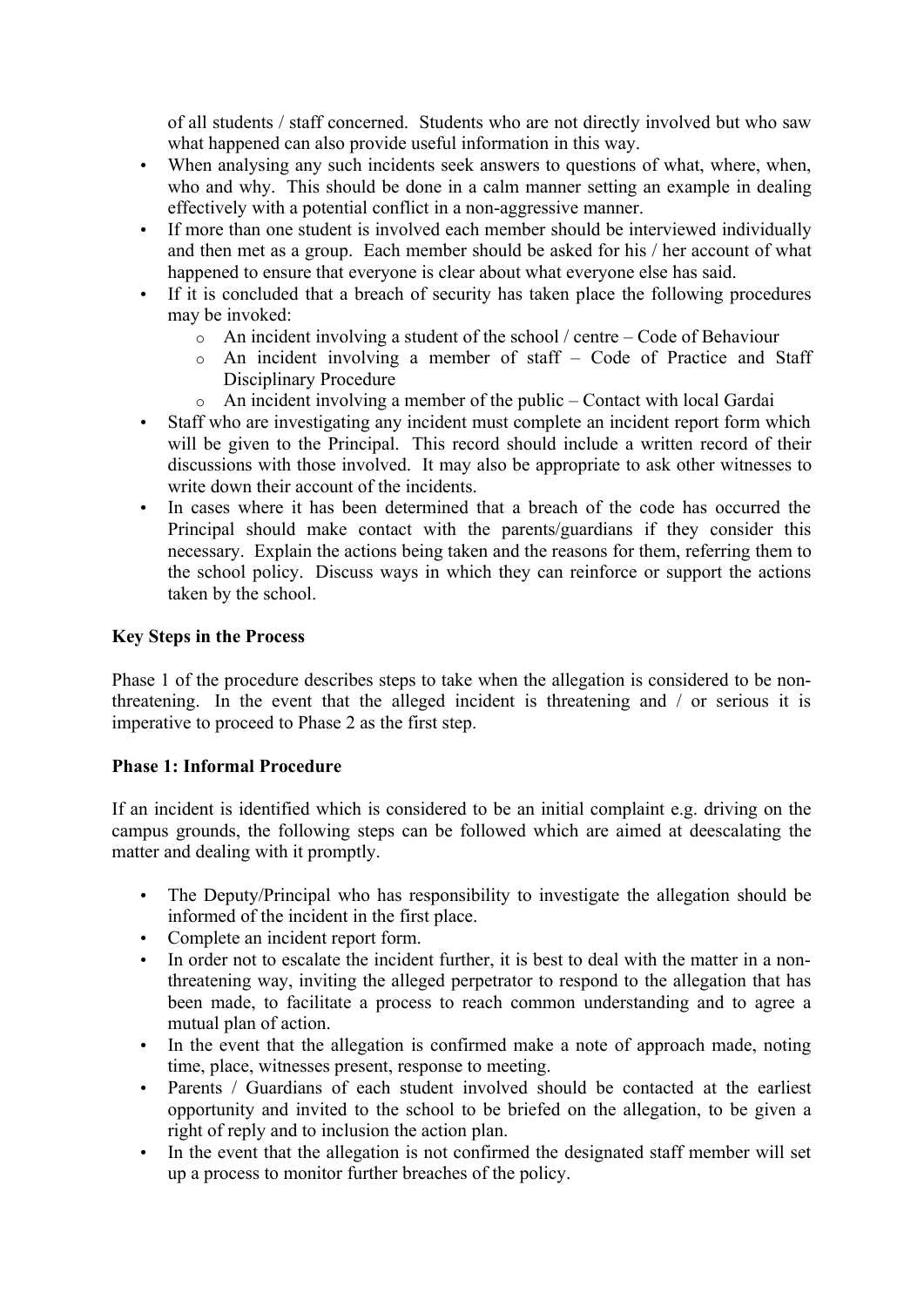In the event that an incident is confirmed and there appears to be an inability on the part of the student to take responsibility for the behaviour a referral to the Guidance Counsellor may be appropriate.

## **Phase 2: Formal Procedure**

- Inform perpetrator that the matter will be raised with the school Principal.
- Inform Principal of the incident and action taken to date.
- Principal will inform parents and set up a meeting with parents in particular when any of the following apply:
	- o student re-offends
	- o does not understand the gravity of the situation
	- o needs support from parents and / or professional support
- Principal will meet with parent/s and student will review all action taken to date and negotiate a plan of action to bring the behaviour to a halt.
- The plan of action will include the following criteria where appropriate:
	- o Principal will take responsibility to coordinate and oversee the plan of action
	- o Designate a contact person, it may be necessary to designate a male and female member of staff to provide a gender balance. This person will take on the role of monitor and be available at regular scheduled intervals to meet with the alleged perpetrator. In addition this person will be available as a contact person to parents and provide feedback regularly and as necessary.
	- o The action plan will clearly define what are considered to acceptable standards of behaviour of the alleged perpetrator.
	- o Counselling will be made available.
	- o Set up interim review dates e.g. four weeks and longer end of term review with all parties.
	- o Develop and publicise a school policy on Campus Security.
	- $\circ$  In the event that the behaviour continues and/or if the incident is viewed by staff to have an adverse effect on the overall student body the procedures set out in the Code of Behaviour will be invoked which will at all times promote the principles of natural justice.

## **General Procedure: Staff**

- If an incident involving a teacher comes to the attention of a staff member inform Principal of the incident e.g. a staff member conducting a home visit without the authority of the Principal.
- If the alleged perpetrator is the Principal, the matter must then be taken up with the CEO of the LCETB directly.
- Principal / CEO will inform the teacher /staff member that a complaint has been made.
- If the incident has involved students in any way then the Principal / CEO will inform parents that a complaint is being processed.
- The Principal will conduct an investigation into the matter ensuring at all times that principles of procedural justice are adhered to.
- The Principal will review the outcome of the investigation.
- In the event that the outcome is conclusive that an incident occurred, this outcome will be put to the alleged person requesting that the incident is not repeated.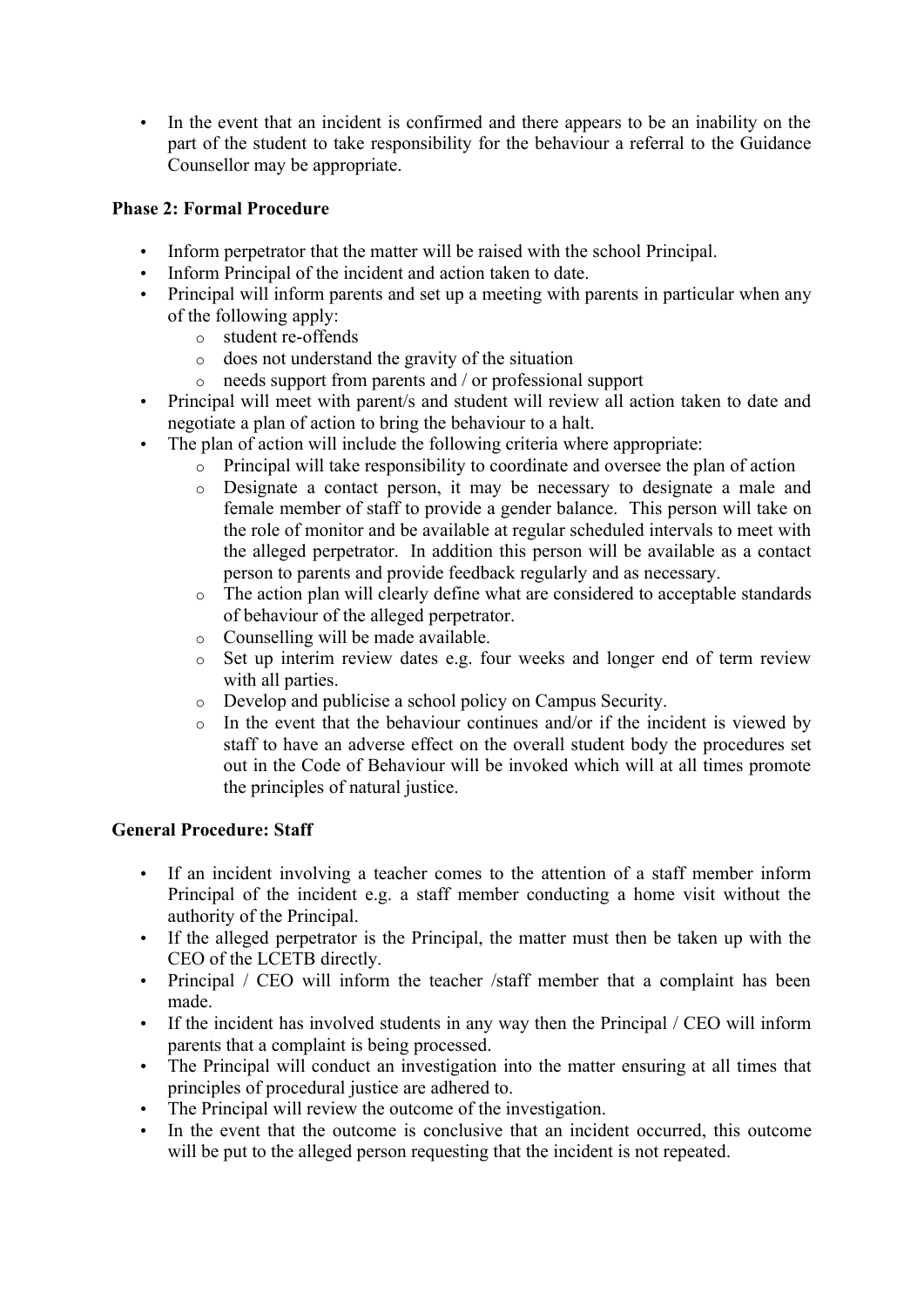- A record will be made of approach made, noting time, place, witnesses present, response to request and a plan of action to monitor the situation, which may include:
	- o Principal will take responsibility to coordinate and oversee the plan of action.
	- o Defined expectations of the alleged perpetrator will be set out clearly in terms of their behaviour.
	- o Set up interim review dates and longer term end of term review with all parties.
- In the event that the incident / behaviour continues and / or if the incident is viewed by the Principal to have affected the health or well-being of the student body in general the matter will be referred to the CEO of LCETB to investigate the matter further. The investigation will at all times take account of the terms of the Code of Practice for Staff and relevant conditions of employment when processing the allegation.
- The CEO will conduct his/her own investigation and respond in writing within a reasonable timeframe.
- A formal review and appraisal will take place subsequently between the key parties to determine if any further action necessary.

## **General Procedure: An Incident Involving a Member of the Public**

In the event of dealing with a member of the public who becomes angry, it is best to attempt to diffuse a difficult situation and avoid potentially violent confrontation. The following procedures may help:

- Avoid confrontation in front of an audience, particularly groups of students. The fewer people that are involved in the incident the easier it is for an aggressor to back down and save face.
- Involve another senior member of staff to assist in diffusing the situation.
- Stay calm, speaking slowly so as not to be drawn into an escalating argument.
- Be aware of your body language; avoid mirroring the aggressor's stance.
- Use active listening skills.
- Contact the Principal as soon as possible.<br>• Remember at all times you own safety is
- Remember at all times you own safety is paramount, bring the meeting to a close if the situation is escalating. If necessary leave the room hastily to avoid any risk to your own security.
- Call the local Gardai.

## **IMPLEMENTATION OF THE POLICY**

#### **Training and Support**

Awareness training should be provided to all staff who may face a potential risk to his/her security in the course of the centre day. Training programmes will focus on key Health and Safety matters and should include some of the following elements:

- Signs and indicators of risk
- Communication and personal safety skills
- Policy and procedures